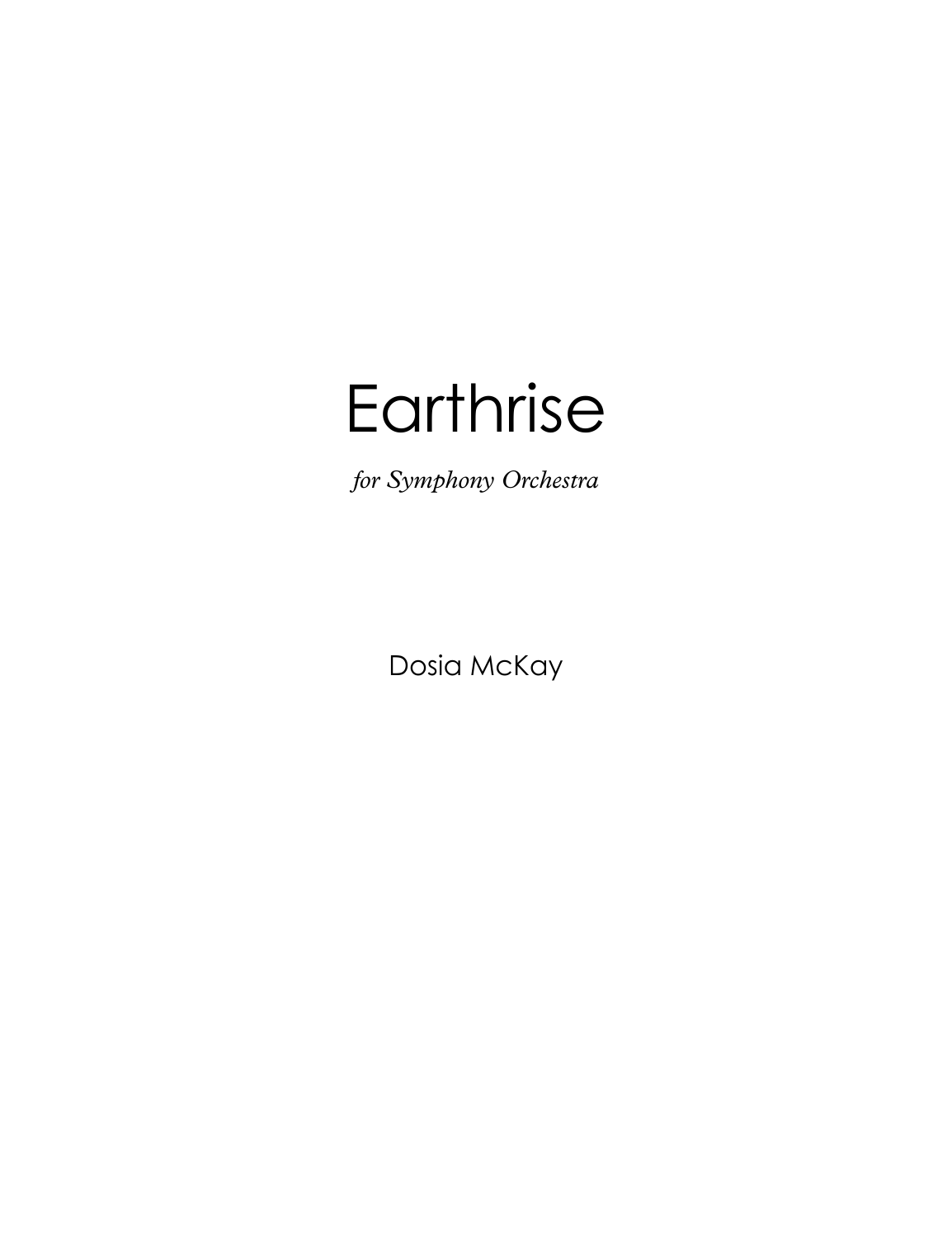Flute 1&2 Oboe 1&2 English Horn Clarinet in Bb 1&2 Bassoon 1&2 Horn in F 1&2 Trumpet in C 1&2 Trombone 1&2 Bass Trombone Tuba Timpani Percussion: **Triangle** Mark Tree Temple Blocks: low, medium, medium-high, high Suspended Cymbal Snare Drum Tam-tam Vibraphone

Strings

Total duration: 11:45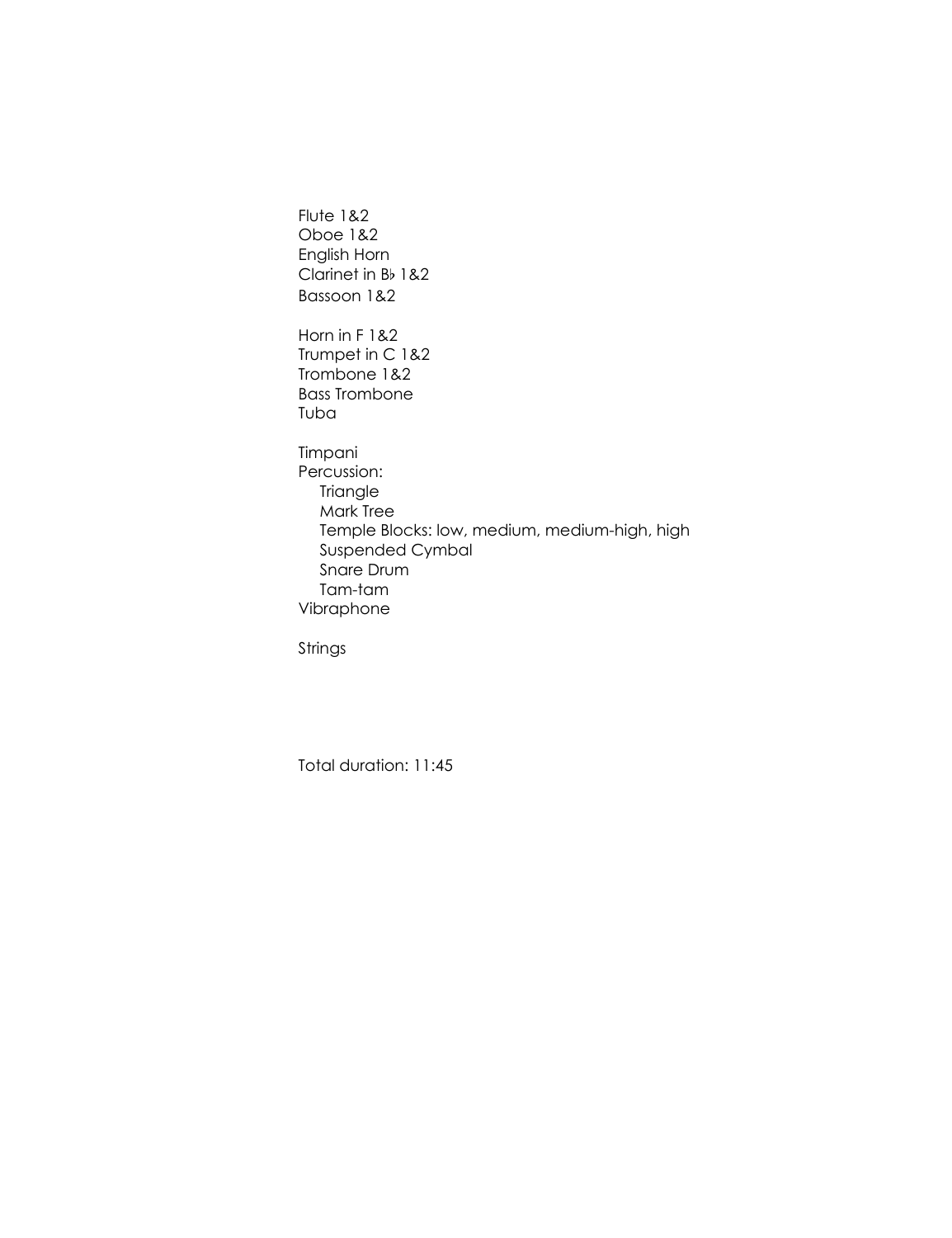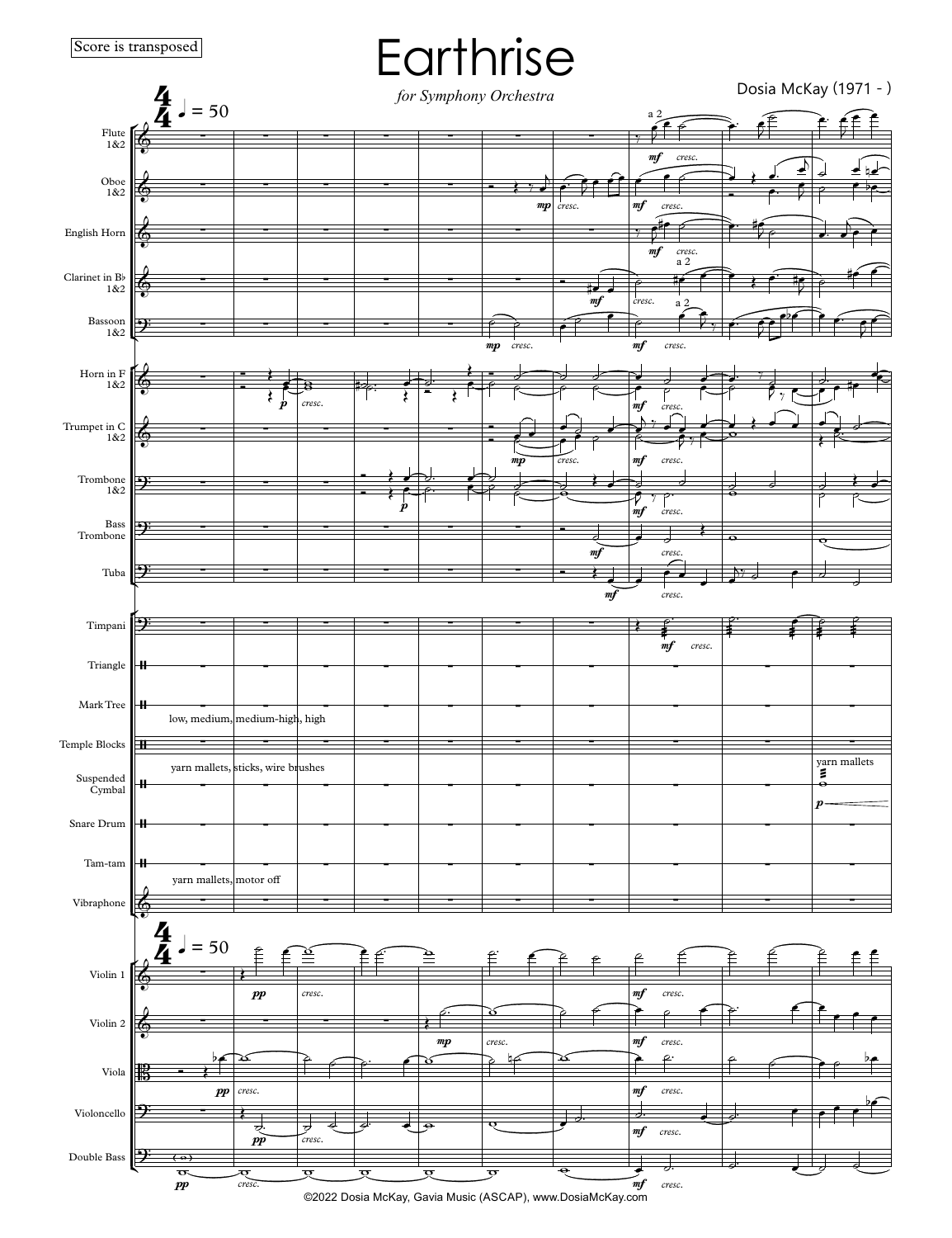

2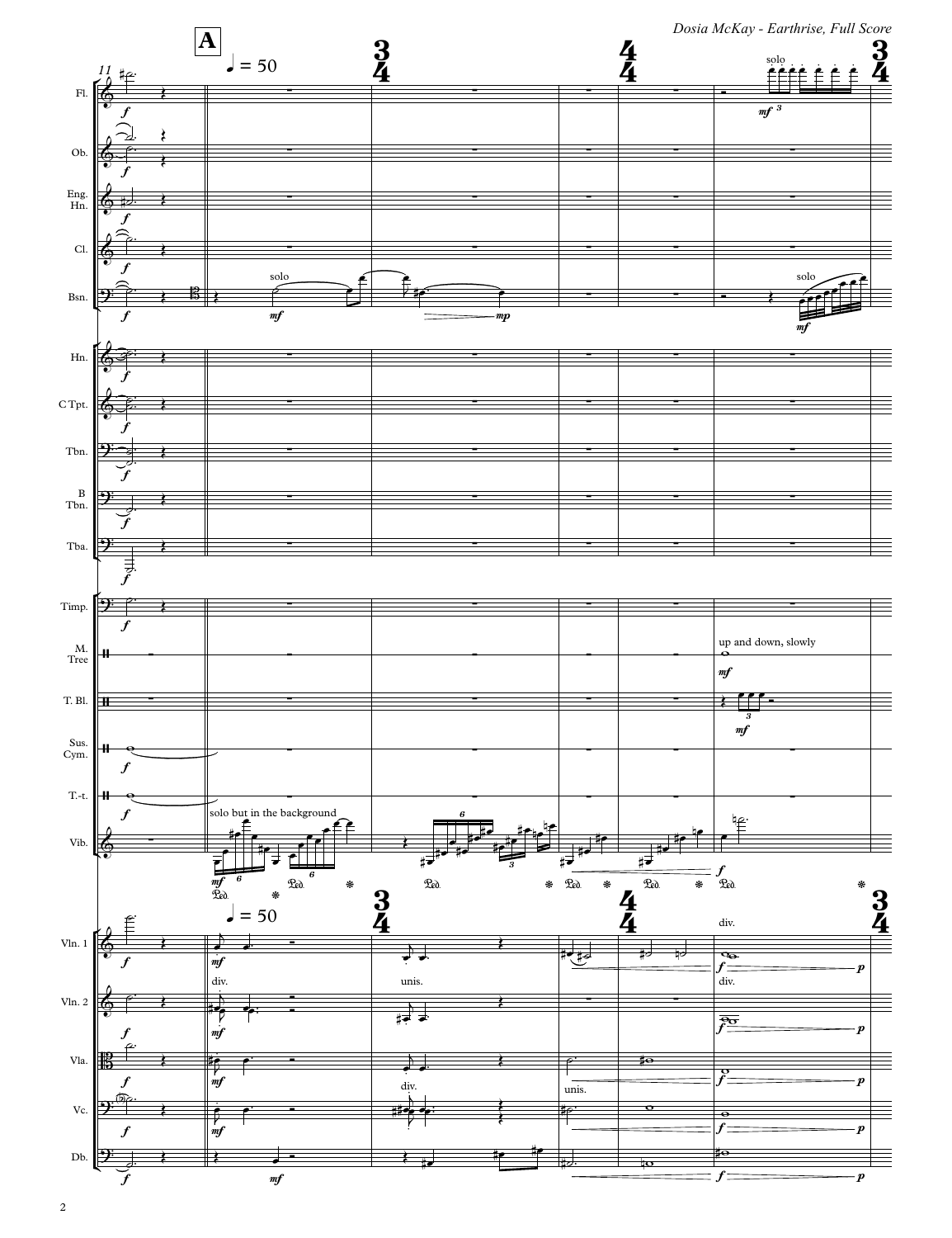



 $\overline{\mathbf{3}}$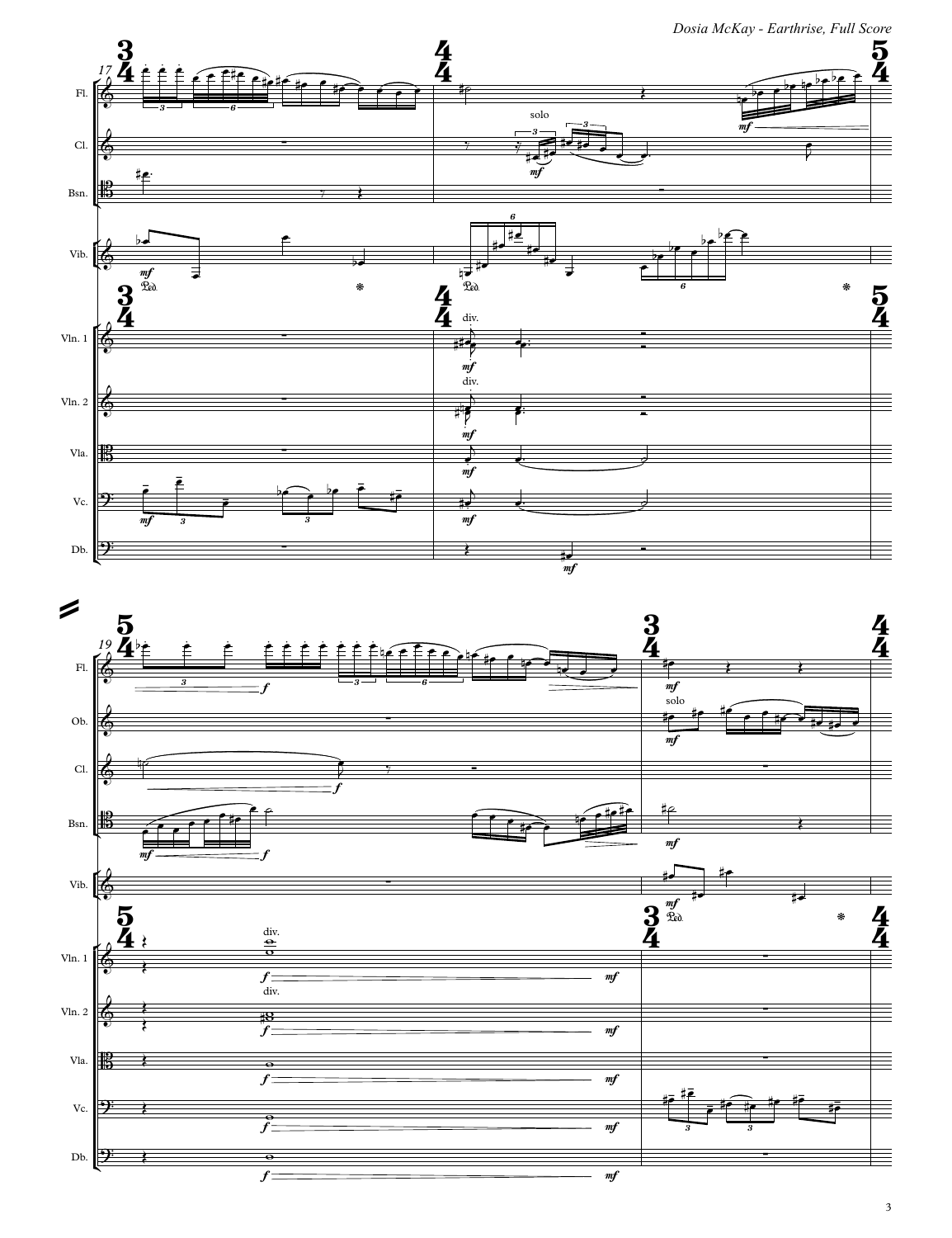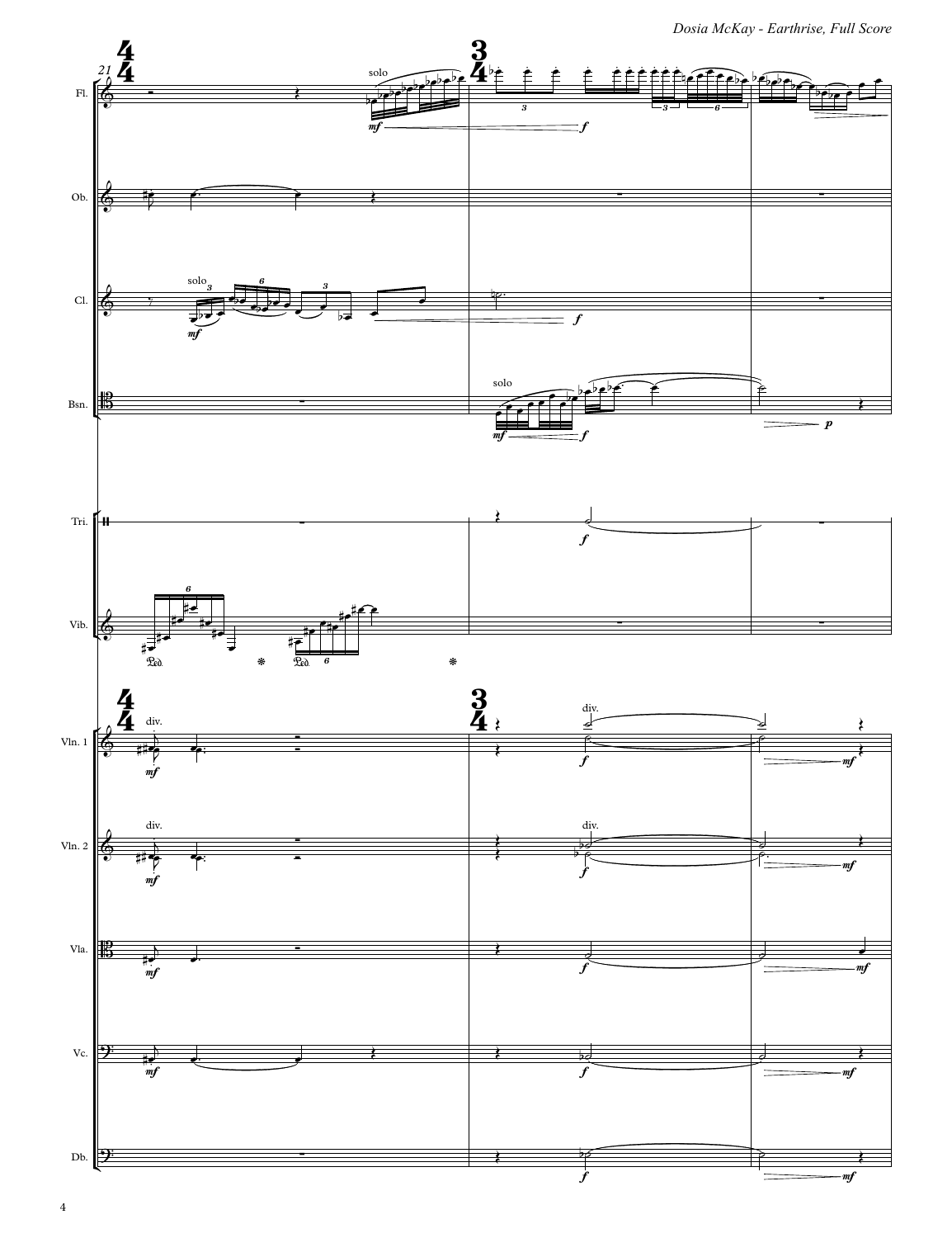

5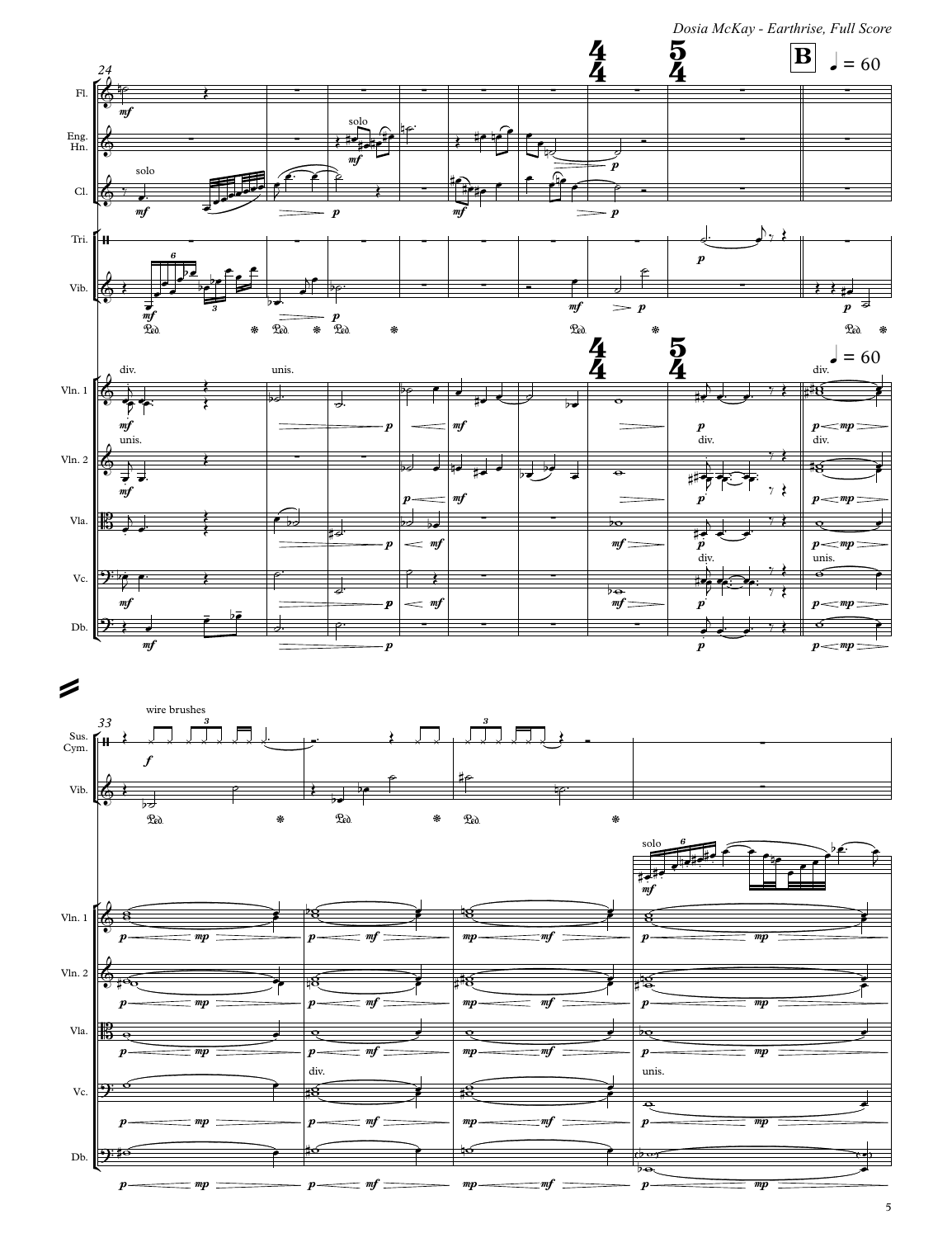



 $\sqrt{6}$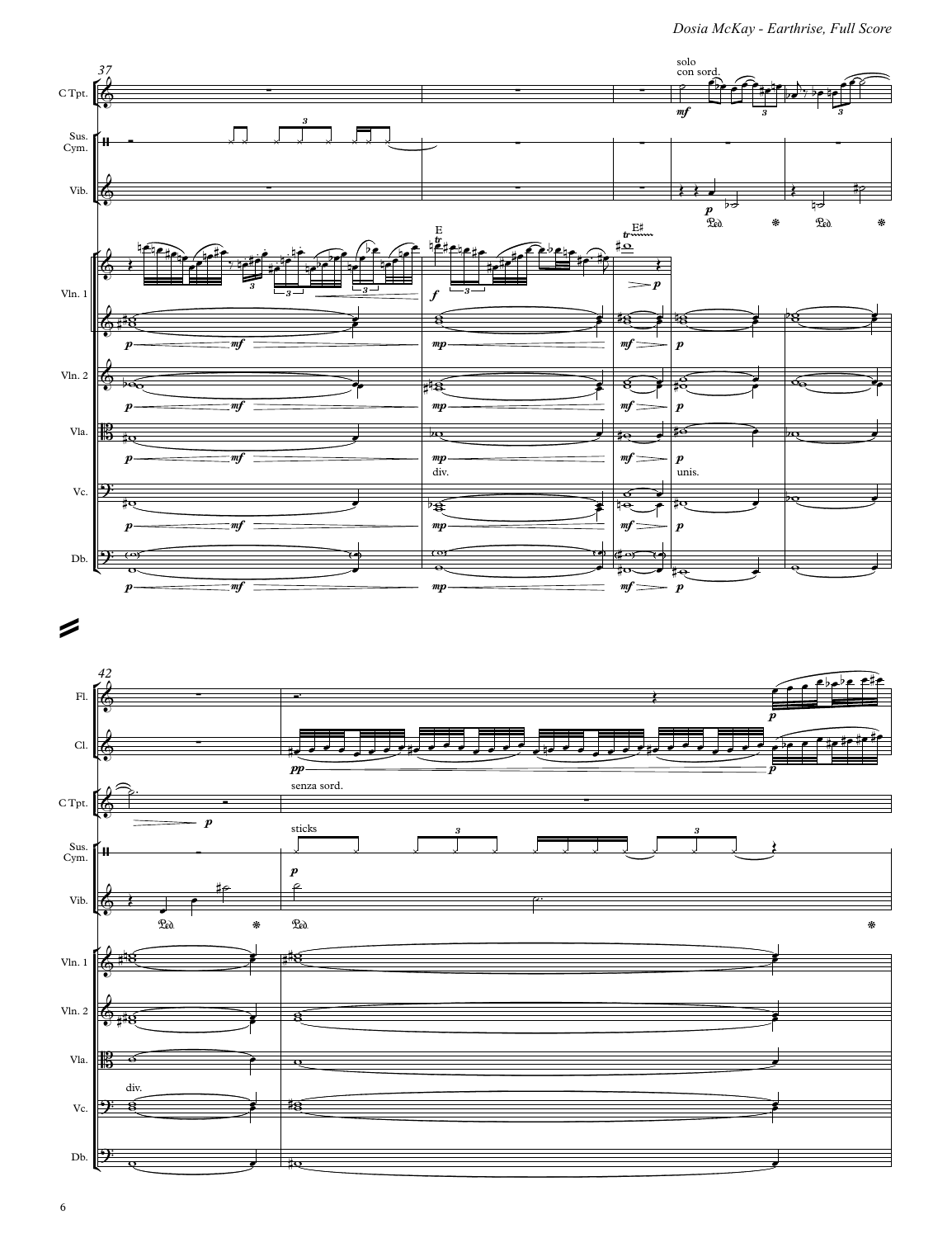Dosia McKay - Earthrise, Full Score

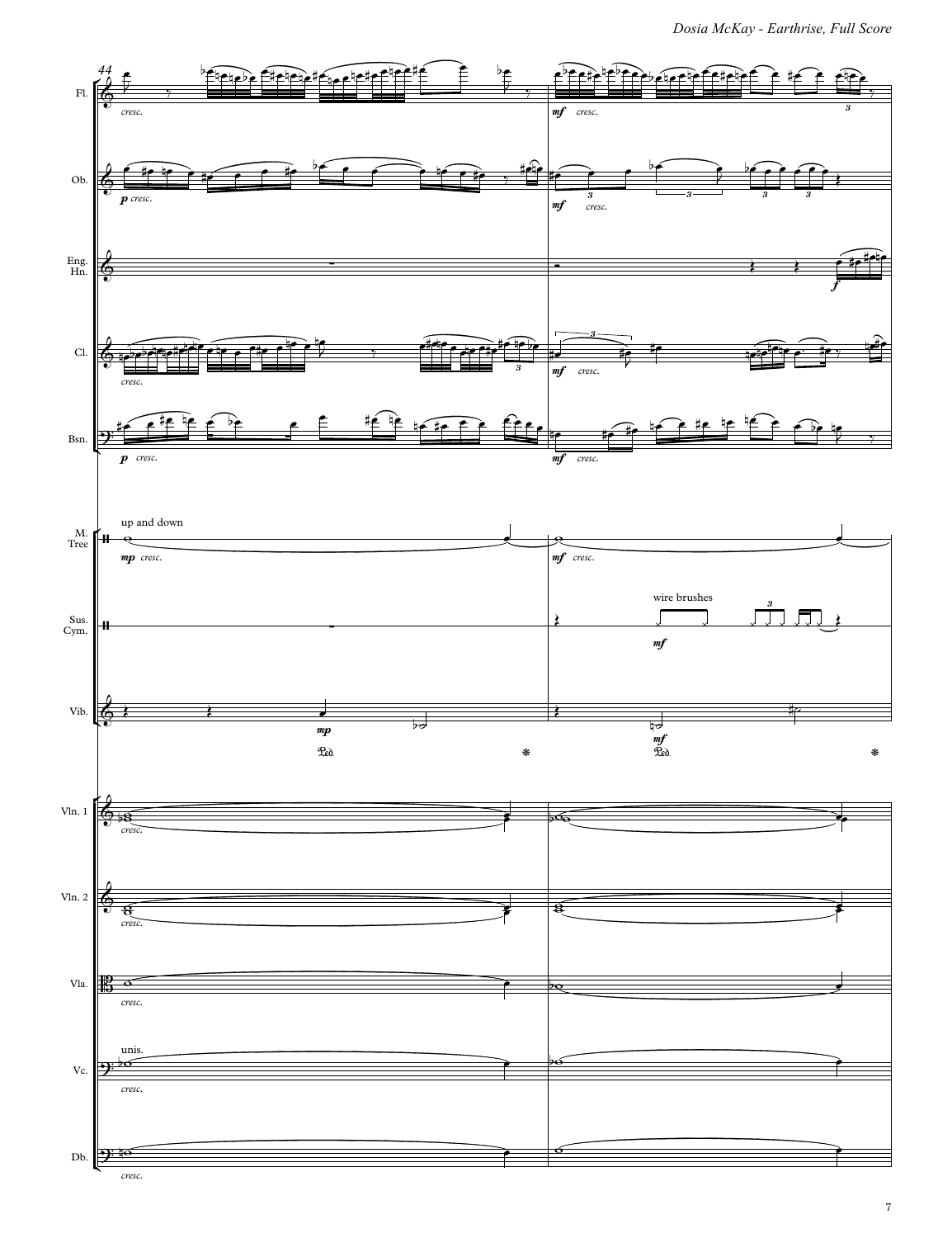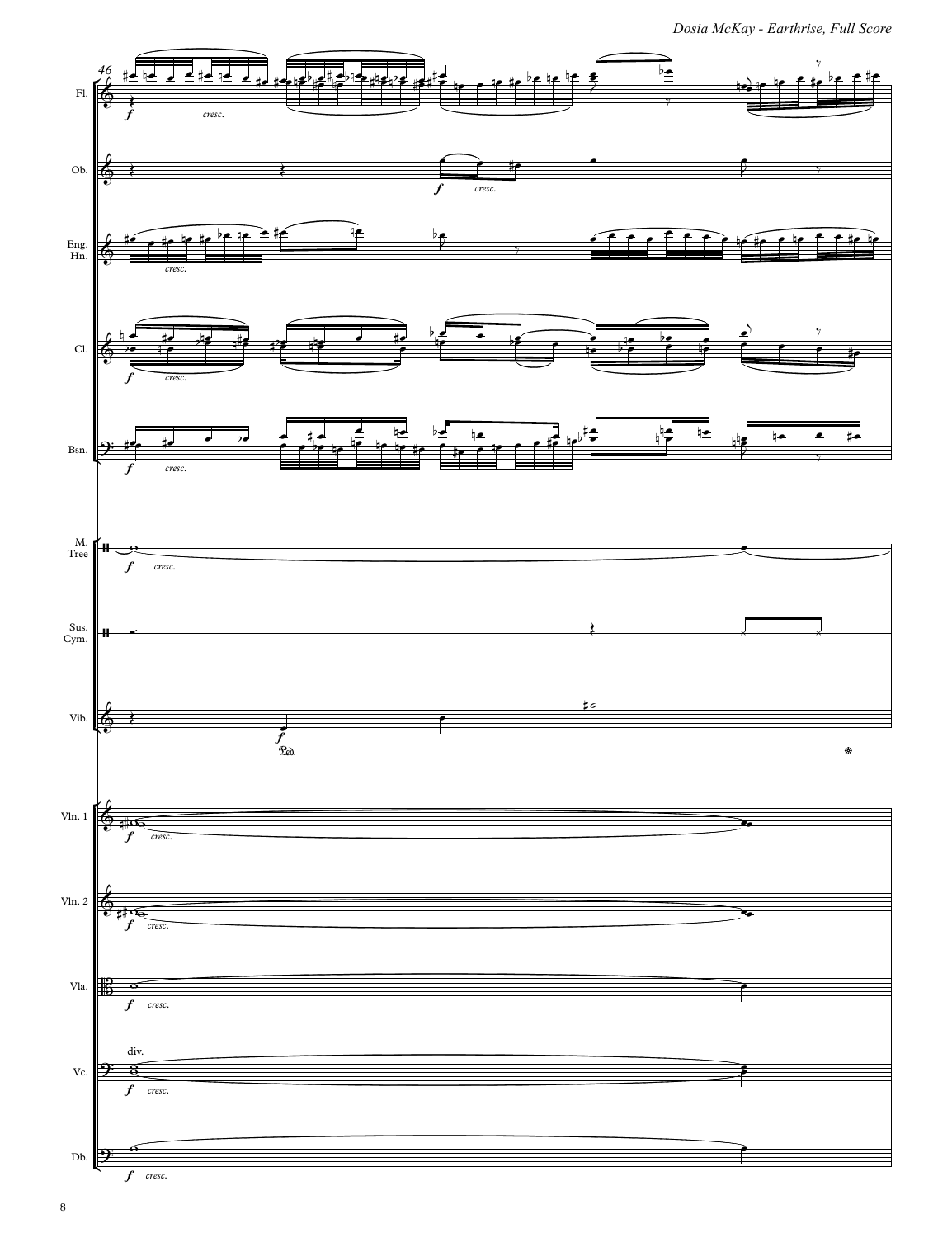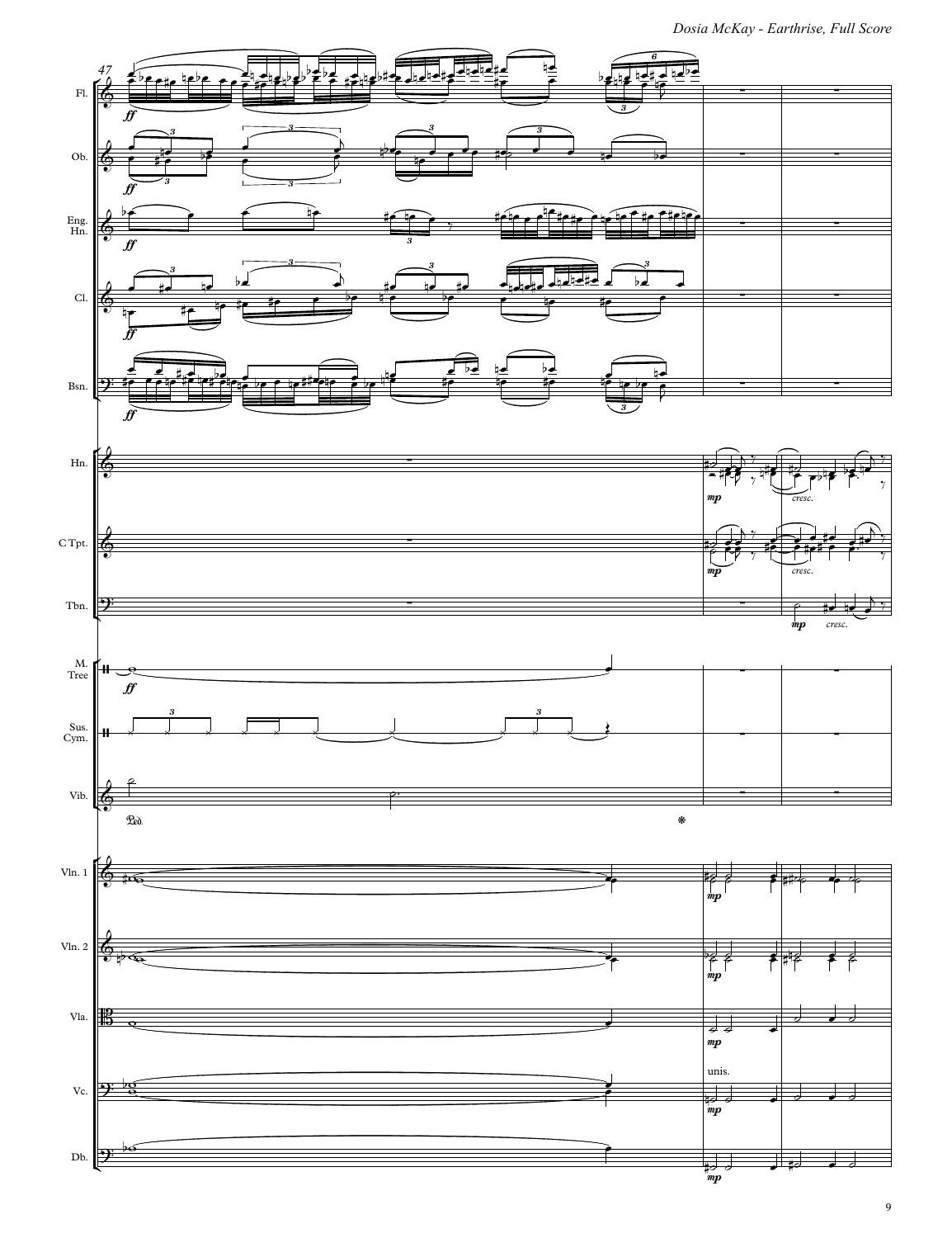*Dosia McKay - Earthrise, Full Score*

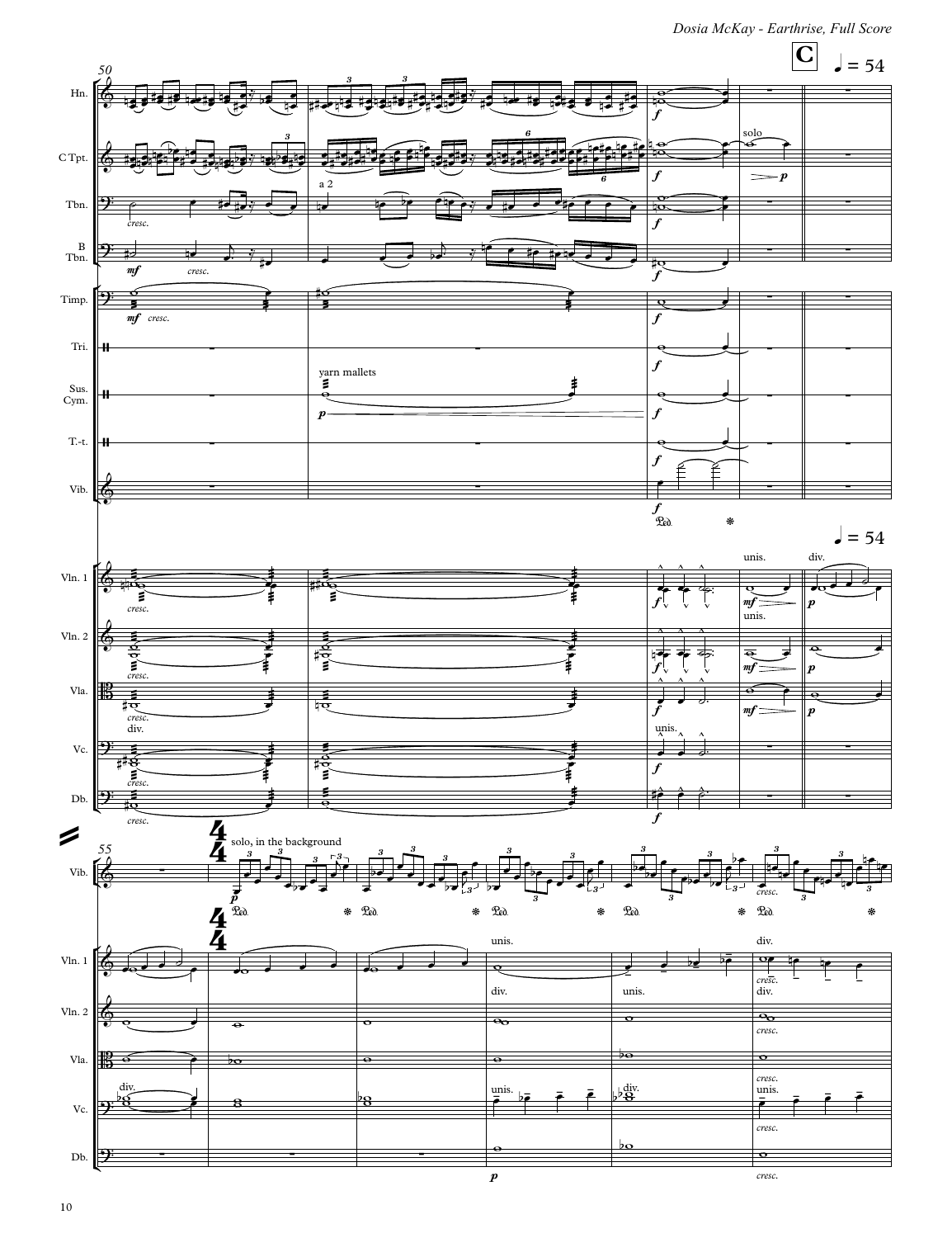



 $\boldsymbol{p}$ 

 $\overline{11}$ 

 $m f$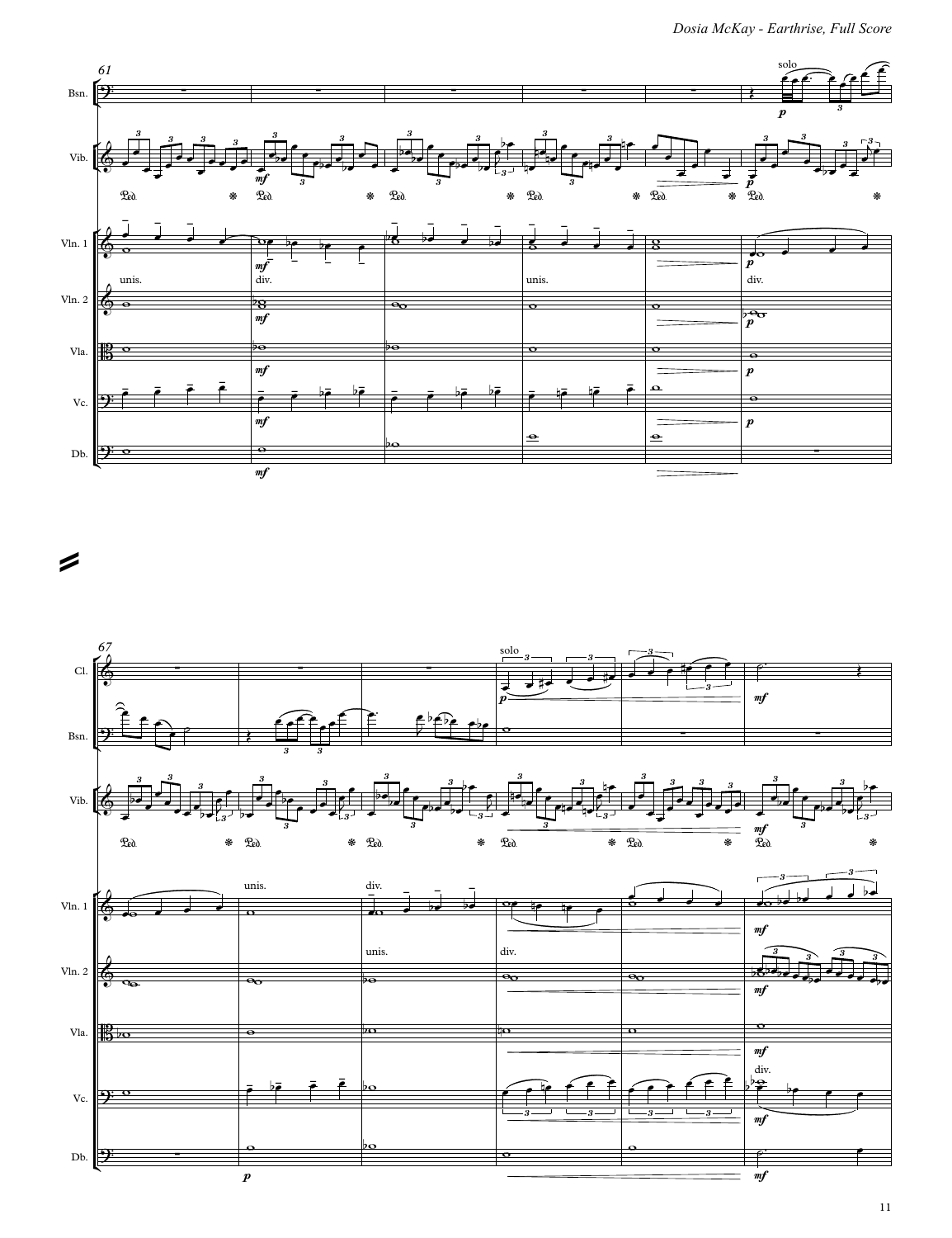

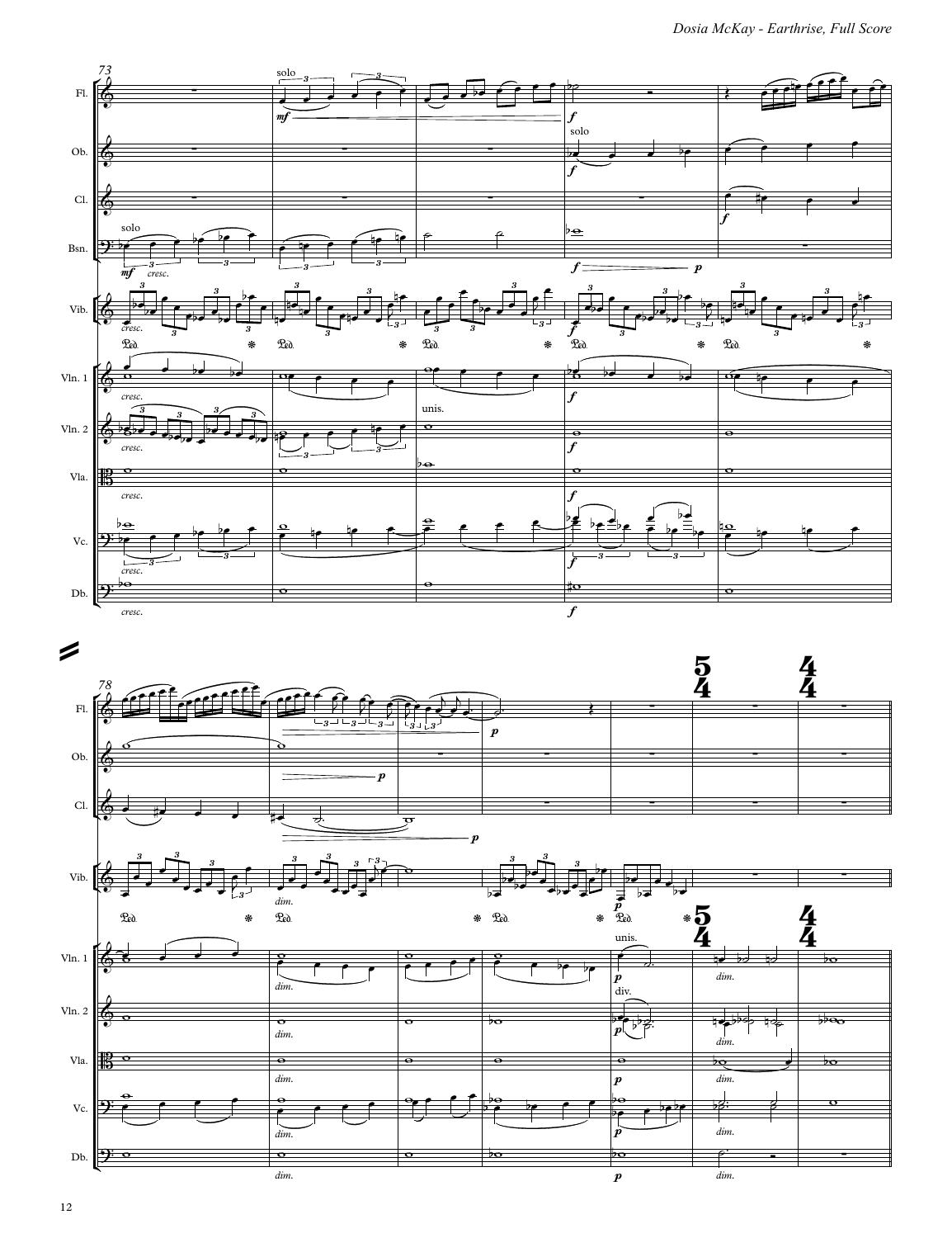



13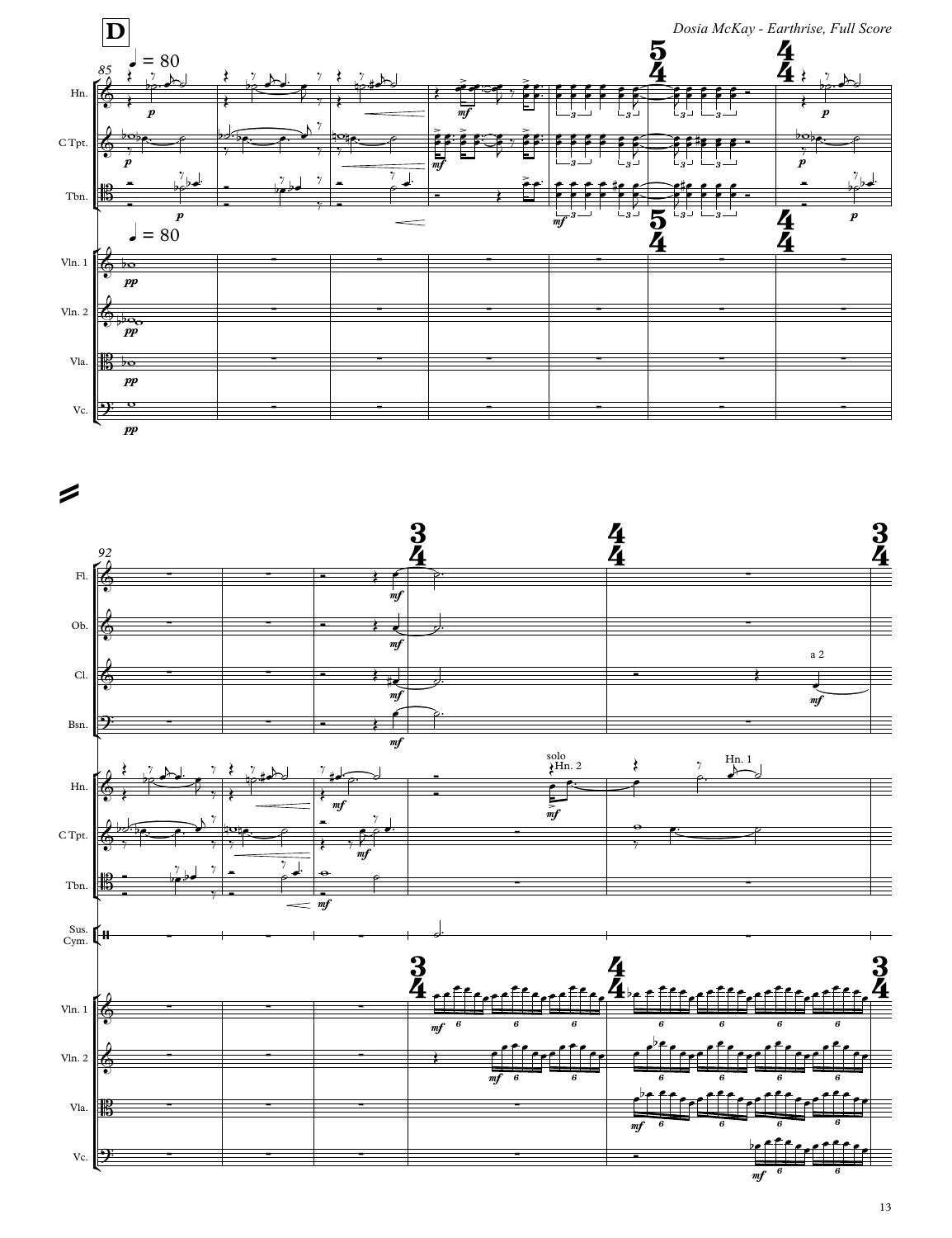